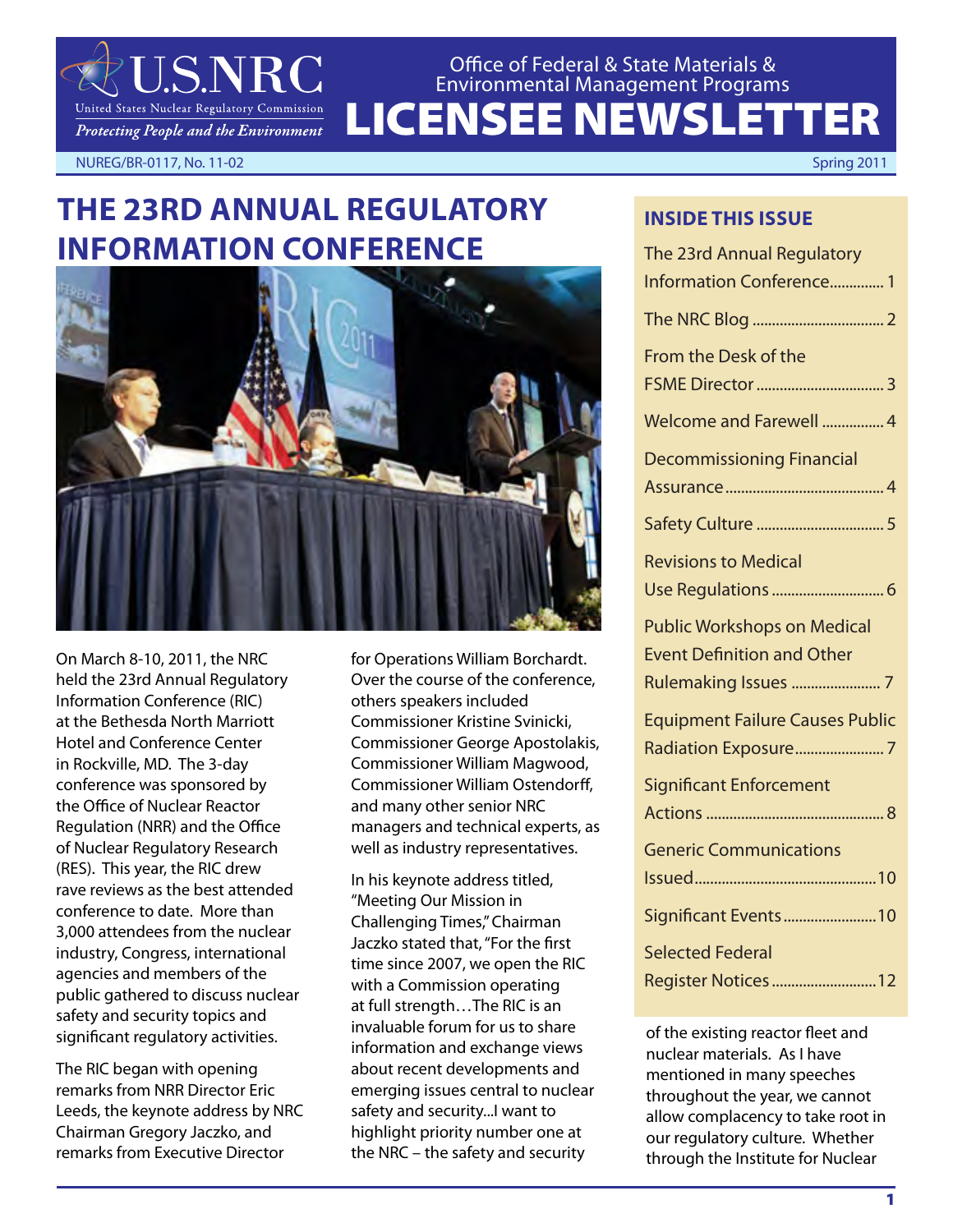

Power Operations' (INPO) efforts, licensee initiatives, or agency diligence, safety must be the number one priority."

In two of the many informative sessions, the FSME staff presented discussions on radiation protection and low-level waste management. The radiation protection session addressed topics that included; the effects of the International Commission on Radiation Protection Publication 103 on 10 CFR Part 20; and current initiatives relating to cesium-137 chloride sources. Also, the session included a presentation on the Nuclear Energy Agency's viewpoint on emerging issues in radiation protection and the radiation protection program at the U.S. Environmental Protection Agency. The session slides can be access at: https://ric.nrc-gateway.gov/docs/ abstracts/SessionAbstract\_5.htm.

The low-level waste management session addressed the NRC's current and planned activities to update regulations and guidance on the disposal of lowlevel radioactive waste (LLW). The presenters discussed the current issues related to new emerging waste streams, such as large volumes of depleted uranium, as well as proposed waste management techniques, including large-scale blending of LLW. Additionally, the session included a discussion of options that the staff is considering for revising LLW regulations in 10 CFR Part 61, "Licensing Requirements for Land Disposal of Radioactive Waste," to make

them more risk informed and performance based, so that they closely reflect current and expected LLW management practices. The session slides can be access at: https://ric. nrc-gateway.gov/docs/abstracts/ SessionAbstract\_11.htm.

The conference also included a variety of technical posters and tabletop presentations, and tours to the NRC's Incident Response Center.

## **THE NRC BLOG**

On January 31, 2011, the NRC launched a new communications tool, The NRC Blog. The NRC Blog was established to increase



collaboration and interaction with the public, in support of the Open Government

initiative. The blog is intended to serve as a vehicle for informing stakeholders, raising awareness about the agency and its mission, and providing opportunity to hear from the public. The blog features posts from the NRC staff about various topics of interest to the public, as well as moderated public comments.

The Office of Public Affairs administers and maintains the blog, works with bloggers to ensure that they understand and follow blog procedures and style, suggests topics of interest as appropriate, reviews posts for policy and legal issues and appropriateness, and edits posts to ensure the use of plain language.

The NRC Blog is attracting thousands of readers who want to know more about the agency. In the first month, over 22,000 people accessed the blog which included 13 posts and 83 posted comments.

The NRC Blog does not replace formal communications, such as *Federal Register* notices or meeting notices, and will not accept allegations or comments on rulemakings. The complete comment guidelines are available on the blog.

The NRC Blog can be accessed directly at: http://public-blog. nrc-gateway.gov or by clicking on the blog icon on the NRC website. It can also be accessed on mobile devices such as smart phones by entering the Web site address in the mobile devices' Web browser.

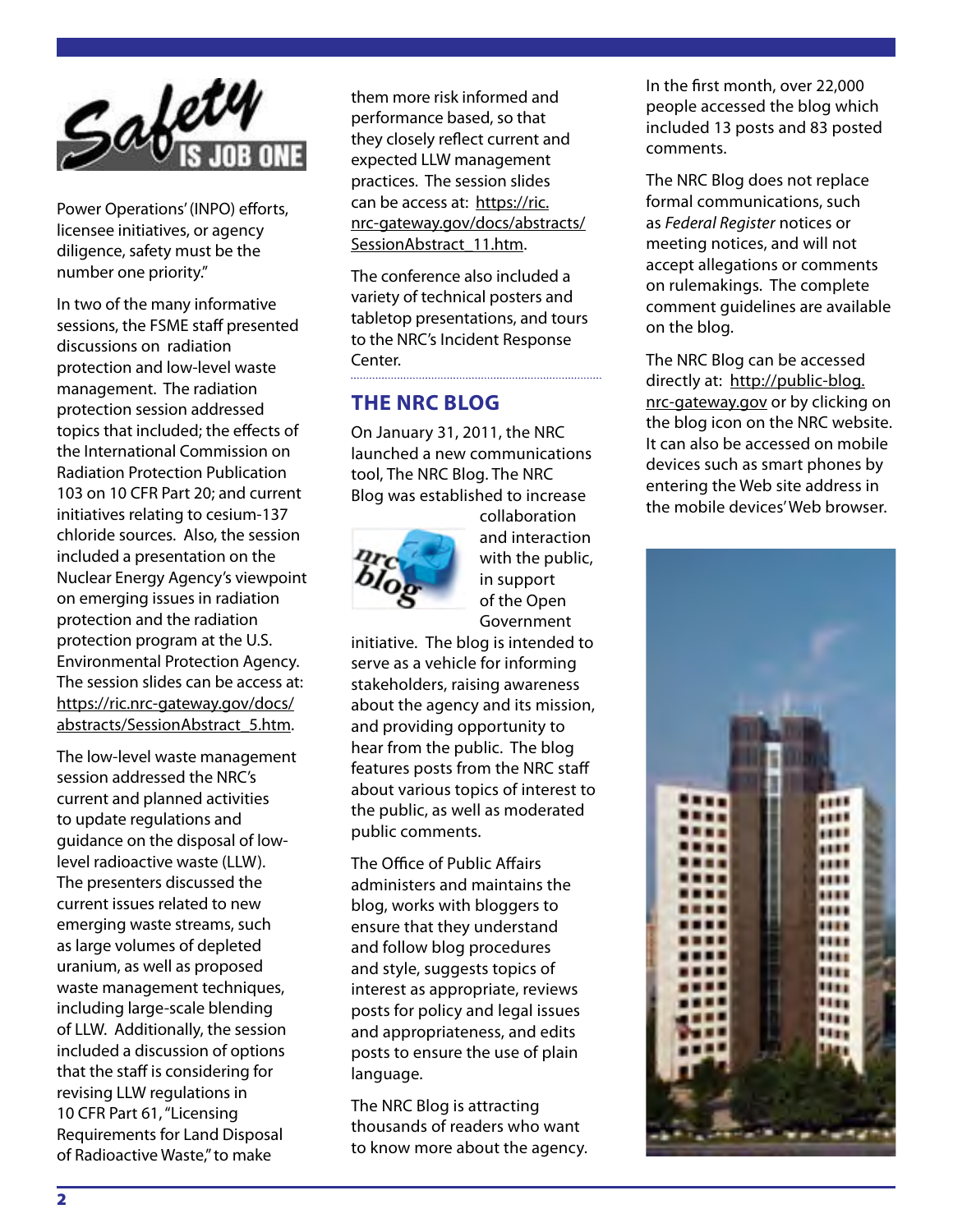

# **FROM THE DESK OF THE FSME DIRECTOR**

For more than 31 years, I have worked at the NRC. In that time, I have served in a number of staff and management positions. Early in my career, I worked primarily in the reactor arena, serving as a project manager, technical assistant, and first line supervisor. Later, I was fortunate enough to serve in several management positions including emergency response and radiation protection, and served as a Deputy Director for Incident Response Operations. I was also given the opportunity to be the Deputy Director for spent fuel licensing and inspection activities. In other words, I was lucky enough to be involved in issues and projects involving most of what NRC regulates.

That being said, I have really enjoyed the past 8 years of my career. Within this timeframe, I was selected as the Director of the Division of Industrial and Medical Nuclear Safety, and in October 2006, was given the privilege of

being the first Director of the new Office of Federal and State Materials and Environmental Management Programs (FSME).

In these past years, the nuclear materials and waste management programs have really matured. I am proud of what we have all accomplished to enhance public health and safety and protect the environment. Most of the credit for this is due to the consistent and strong performance of over 20,000 Agreement State and NRC licensees, the States and regions who work closely with those licensees, and the general public who plays such an important role in helping us stay on the right track and telling us when we are overregulating or not doing enough.

Now, it is time for me to step down. Before I do, I would like to thank the FSME staff and management. I will always carry fond memories of you with me. Moreover, when we started this office in 2006, I was concerned about how the cultures of several different organizations (the former Office of State and Tribal Programs, and several divisions of the Office of Nuclear Materials Safety and Safeguards) might mesh. That concern quickly abated as all of the FSME staff and our management team collaborated nicely and we soon developed our own office identity.

As my career was drawing to a conclusion, I was asked by Bill Borchardt, our Executive Director of Operations, to lead one last time. Following the events in Japan at Fukushima, I delayed my departure in order to lead a Task Force to determine what lessons that we might learn from the event and provide recommendations to the Commission about insights regarding the U.S. Reactor fleet, including any changes that should be made. So, I have come full circle, ending my career at the NRC where it started, in reactors.

It is always tough to leave a place where you have cultivated so many strong affiliations and lasting friendships. But I take consolation in knowing that as I retire, I leave the program in good hands. As always, I know you will keep public health and safety, and protection of the environment at the forefront of all that you do. Farewell.

Charles L. Miller

Charles L. Miller, Director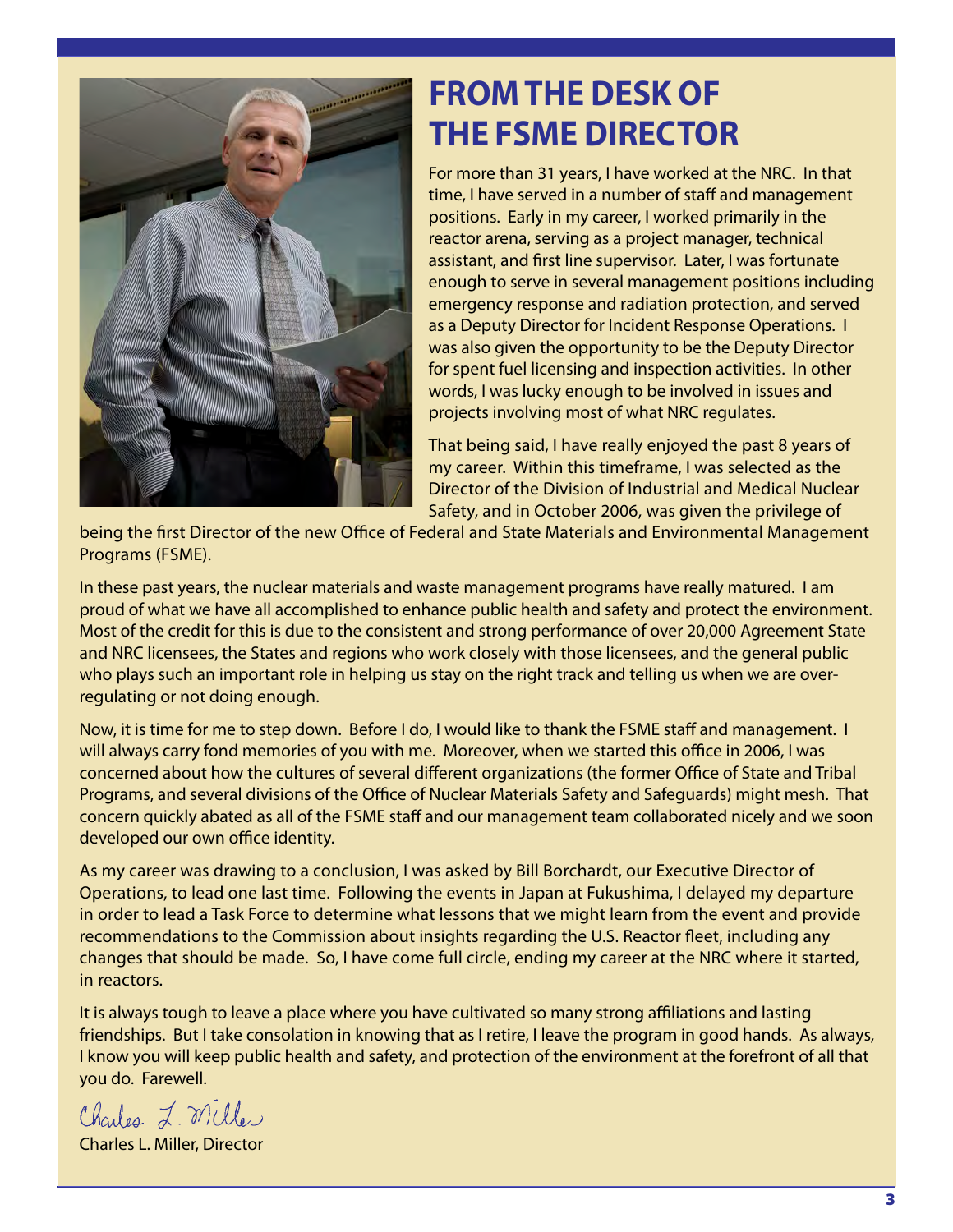## **WELCOME**



*Ms. Deborah Jackson*

The FSME staff would like to welcome Ms. Deborah Jackson as the new Deputy Director, Division of Intergovernmental Liaison and Rulemaking, which was effective in March 2011.

Ms. Jackson joined the NRC in 1987 as a project engineer in the Office of Nuclear Reactor Regulation (NRR). She has held a number of progressively more responsible positions in NRR, the Office of Nuclear Regulatory Research, and the Office of Nuclear Material Safety and Safeguards. Prior to joining the NRC, Ms. Jackson worked as a design engineer and construction inspector for the nuclear power industry. Ms. Jackson graduated with a bachelor's degree in mechanical engineering from Howard University.

The FSME staff is looking forward to working with Ms. Jackson.



## **FAREWELL**



*Mr. Mark Thaggard*

The FSME staff would like to congratulate Mr. Mark Thaggard, the former Deputy Director, Division of Intergovernmental Liaison and Rulemaking, for his recent appointment as the new Deputy Director for Emergency Preparedness, Division of Preparedness and Response, Office of Nuclear Security and Incident Response, which was effective in March 2011.

Mr. Thaggard joined the NRC in 1989 as a hydrologist in the Office of Nuclear Material Safety and Safeguards (NMSS). He has held a number of progressively more responsible positions in NMSS, FSME, and the Office of New Reactors (NRO). Prior to joining the NRC, Mr. Thaggard worked for the Southwest Florida Water Management District and the U.S. Geological Survey. Mr. Thaggard received a bachelor's degree in geology from the University of South Florida, a master's degree in environmental science from the University of South Florida, and another master's degree in applied mathematics and environmental

engineering from John Hopkins University.

The FSME staff wishes Mr. Thaggard all the best and knows that he will succeed in his new position.

## **DECOMMISSIONING FINANCIAL ASSURANCE**



The Commission has approved a final rule to improve decommissioning

planning and reduce the likelihood that a facility operating under its jurisdiction will become a "legacy site." A legacy site is a common term used for a facility with an owner who cannot complete the decommissioning work for financial reasons. The final rule should be published in the *Federal Register* in late spring of 2011, after the Office of Management and Budget completes its review.

To reduce the number of future legacy sites and enhance assurance that adequate funding will be available for decommissioning each site, the final rule clarifies the actions that the licensees are required to perform during operations to minimize contamination of the site, and keep doses as low as reasonably achievable (ALARA) before, during, and after the decommissioning process. Licensees are already required by existing regulations to apply operating procedures and controls during facility operations to evaluate potential radiological hazards and minimize and control waste generation, consistent with ALARA principles.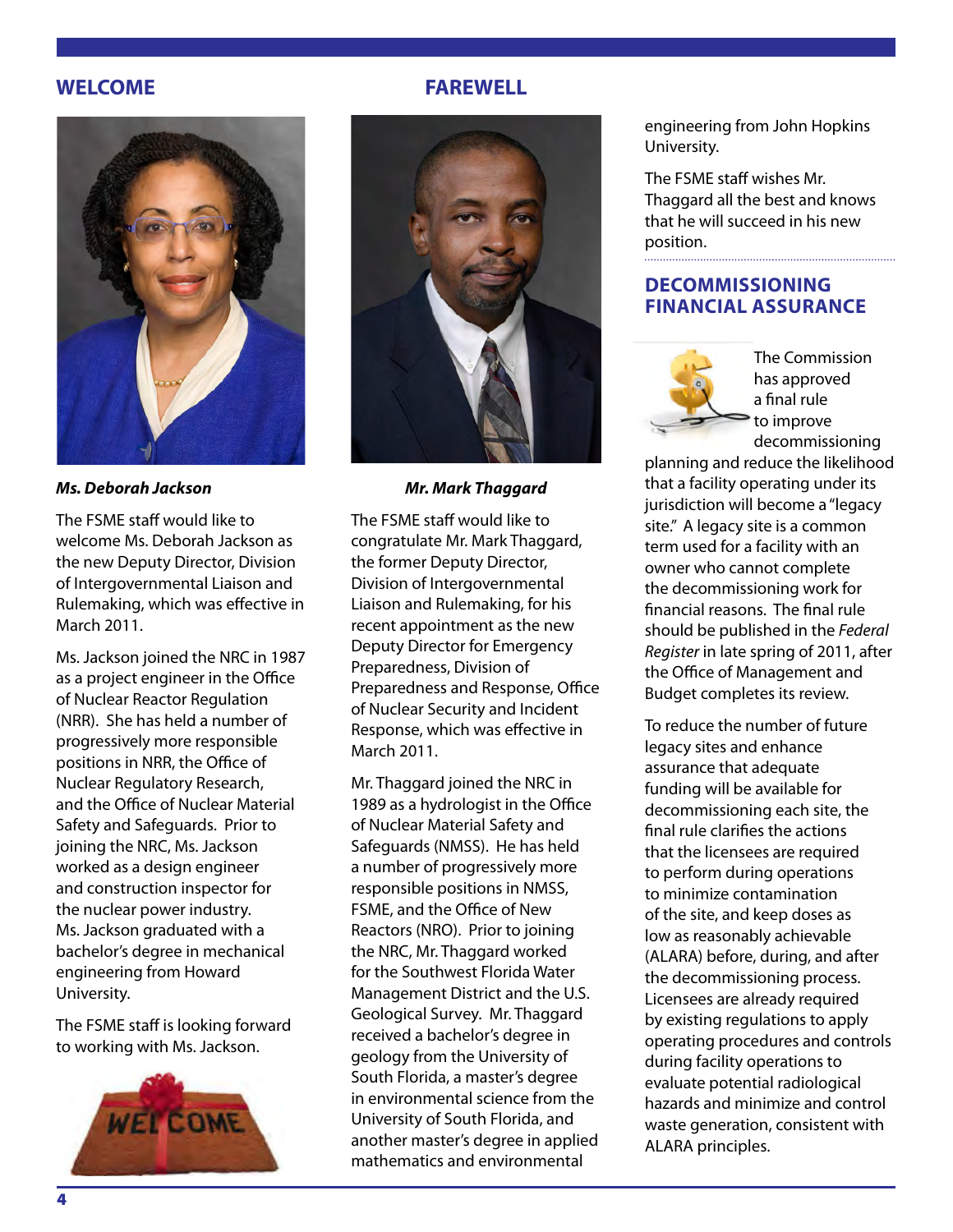The new rule clarifies that these ALARA principles require all licensees to conduct their operations to minimize the introduction of residual radioactivity into their sites, including subsurface soil and ground water. Currently, 10 CFR 20.1406 requires only applicants for standard reactor design certifications, standard design approvals, and manufacturing licenses to describe in their applications how their facility designs will "minimize, to the extent practicable, contamination of the facility and the environment, facilitate eventual decommissioning, and minimize, to the extent practicable, the generation of radioactive waste." The new rule will amend this provision to apply it not only to those applicants, but to licensees with operating reactors and materials facilities as well.



Certain operational events, such as slow, longterm leaks,

particularly those causing subsurface soil and groundwater contamination, can significantly increase the cost of decommissioning. To assure that a facility's decommissioning fund will adequately cover these costs, the owner must have a reasonably accurate estimate of the extent of residual radioactivity at the facility site.

Currently, 10 CFR 20.1501(a) requires licensees to conduct radiation surveys that "may be necessary" and are "reasonable under the circumstances" to "evaluate the magnitude and extent of radiation levels; … [c]oncentrations or quantities of

radioactive material; and; … [t]he potential radiological hazards." The new rule will revise this provision by replacing its undefined term "radioactive material" with "residual radioactivity," a term already defined in 10 CFR Part 20 to include subsurface contamination within its scope.

When the new rule takes effect, both 10 CFR 20.1406(c) and 10 CFR 20.1501(a) will incorporate the term "residual radioactivity" to include subsurface contamination. These changes serve to reinforce the intended link between minimizing contamination and conducting surveys. Also, they are consistent with NRC policy that licensees conduct operations to minimize waste generation, which will later facilitate the decommissioning of the site. This clarification may require some licensees to perform site surveys to determine whether residual radioactivity is present in the subsurface soil or groundwater. Moreover, the licensees will maintain records of these surveys for decommissioning purposes.

The final rule will also impose tighter controls on the financial instruments used to provide assurance that adequate funding will be available to cover decommissioning costs. Decommissioning power reactor licensees, for example, will have to report additional information on spent fuel management and storage costs. Among other things, the rule will eliminate the escrow account and line of credit as approved financial assurance mechanisms. It will also modify other financial assurance requirements, including those on self-guarantee of future decommissioning funding.

(Contact: Robert MacDougall, FSME, 301-415-5175 or e-mail: Robert.MacDougall@nrc.gov)

## **SAFETY CULTURE**

On March 7, 2011, the Commission approved the publication of a policy statement on safety culture. This policy statement, along with



two other policy statements, "Freedom of Employees

in the Nuclear Industry to Raise Safety Concerns Without Fear of Retaliation" (61 FR 24336; May 14, 1996) and "Policy Statement on the Conduct of Nuclear Power Plant Operations" (54 FR 3424; January 24, 1989), describes the Commission's expectations on safety culture and emphasizes the importance that the NRC places on the development and maintenance of a positive safety culture for all NRC-regulated activities. In addition to approving the safety culture policy statement, the Commission directed the NRC staff to ensure that the individuals and organizations performing regulated activities have the necessary support to effectively employ the policy statement as they deem appropriate. The safety culture policy statement is scheduled to be published in the *Federal Register* after it is reviewed by the Office of Management and Budget.

The policy statement describes the Commission's expectation that individuals and organizations establish and maintain a positive safety culture commensurate with the safety and security significance of their activities and the nature and complexity of their organizations and functions. This includes all licensees,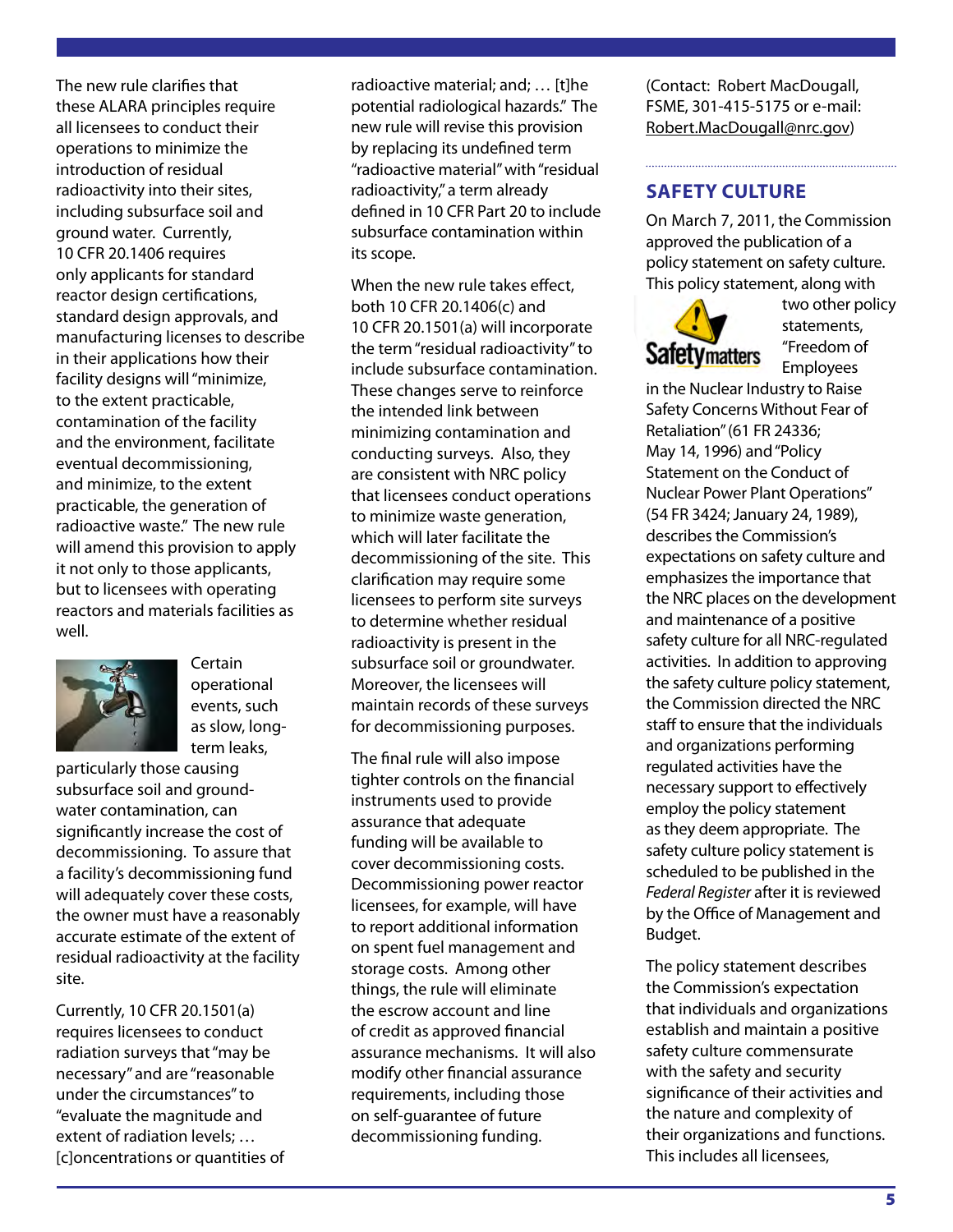certificate holders, permit holders, authorization holders, holders of quality assurance program approvals, vendors and suppliers of safety-related components, and applicants for a license, certificate, permit, authorization, or quality assurance program approval, subject to NRC authority. The policy statement defines **nuclear safety culture** as *the core values and behaviors resulting from a collective commitment by leaders and individuals to emphasize safety over competing goals to ensure protection of people and the environment.* This definition includes safety and security issues. The policy statement also includes a set of traits that describe important areas of a positive safety culture, while acknowledging that other traits may also be important in a positive safety culture. The safety culture policy statement notes that the traits were not developed for inspection purposes. The traits included in the policy statement are: (1) Leadership Safety Values and Actions, (2) Problem Identification and Resolution, (3) Personal Accountability, (4) Work Processes, (5) Continuous Learning, (6) Environment for Raising Concerns, (7) Effective Safety Communication, (8) Respectful Work Environment, and (9) Questioning Attitude. The policy statement indicates that it is the Commission's expectation that all individuals and organizations performing or overseeing regulated activities involving nuclear materials should take the necessary steps to promote a positive safety culture by fostering these traits as they apply to their organizations.

Information on safety culture and NRC activities relating to safety culture can be found at

the NRC's safety culture Web site: http://www.nrc.gov/about-nrc/ regulatory/enforcement/safetyculture.html.

(Contact: James Firth, FSME, 301-415-6628 or e-mail: James.Firth@nrc.gov)

## **REVISIONS TO MEDICAL USE REGULATIONS**

## **Expanded 10 CFR Part 35 Rulemaking**

The NRC has begun to work on major revisions to the regulations governing the medical use of byproduct material regulations in 10 CFR Part 35. In 2002, the NRC



revised the entire medical use regulations; however, the training and

experience requirements were not finalized until 2005. The revisions focused on those medical procedures that posed the highest risk to workers and patients. They were structured to be more riskinformed and performance based. In implementing the regulations in 10 CFR Part 35, the NRC staff and Advisory Committee on the Medical Uses of Isotopes (ACMUI) identified 28 issues that should be considered in the rulemaking process. These issues include several regulatory or technical complexities (e.g., amending preceptor attestation requirements and allowing assistant/associate radiation safety officers on a medical use license). In addition to the 28 identified issues, the proposed "expanded" rule will consider issues that were raised in a petition for rulemaking, the Ritenour petition (PRM-35-20). The proposed rule is due to the Commission by March 2012 and the final rule by September 2013.

## **Medical Event Definition Rulemaking**

On August 6, 2008, the NRC published in the *Federal Register*  (73 FR 45635) for public comment a proposed rule to modify both the written directive (WD) requirements in 10 CFR 35.40(b)(6) and the medical event (ME) reporting requirements in 10 CFR 35.3045 for permanent brachytherapy



implants to convert the dose results from dose-based to activity-based. Most of the 57

comment letters received were primarily not supportive of the rulemaking. In 2008, the NRC received a substantial number of MEs involving permanent implant brachytherapy. Based on staff's evaluation and an independent NRC medical consultant's analysis of those MEs, the staff concluded that a number of them would not be categorized as MEs under the proposed rule. This would be inconsistent with the original regulatory intent.

Additionally, the evaluation of the circumstances and data from the MEs reported in 2008 prompted the staff to reevaluate the regulations related to the training requirements and time frames for licensees to assess the dose to the permanent implant brachytherapy treatment site. In SECY-10-0062, "Reproposed Rule: Medical Use of Byproduct Material – Amendments/Medical Event Definitions," dated May 18, 2010, the staff recommended that a revised proposed rule be published for public comment.

In SRM-SECY-10-0062, dated August 10, 2010, the Commission disapproved the staff's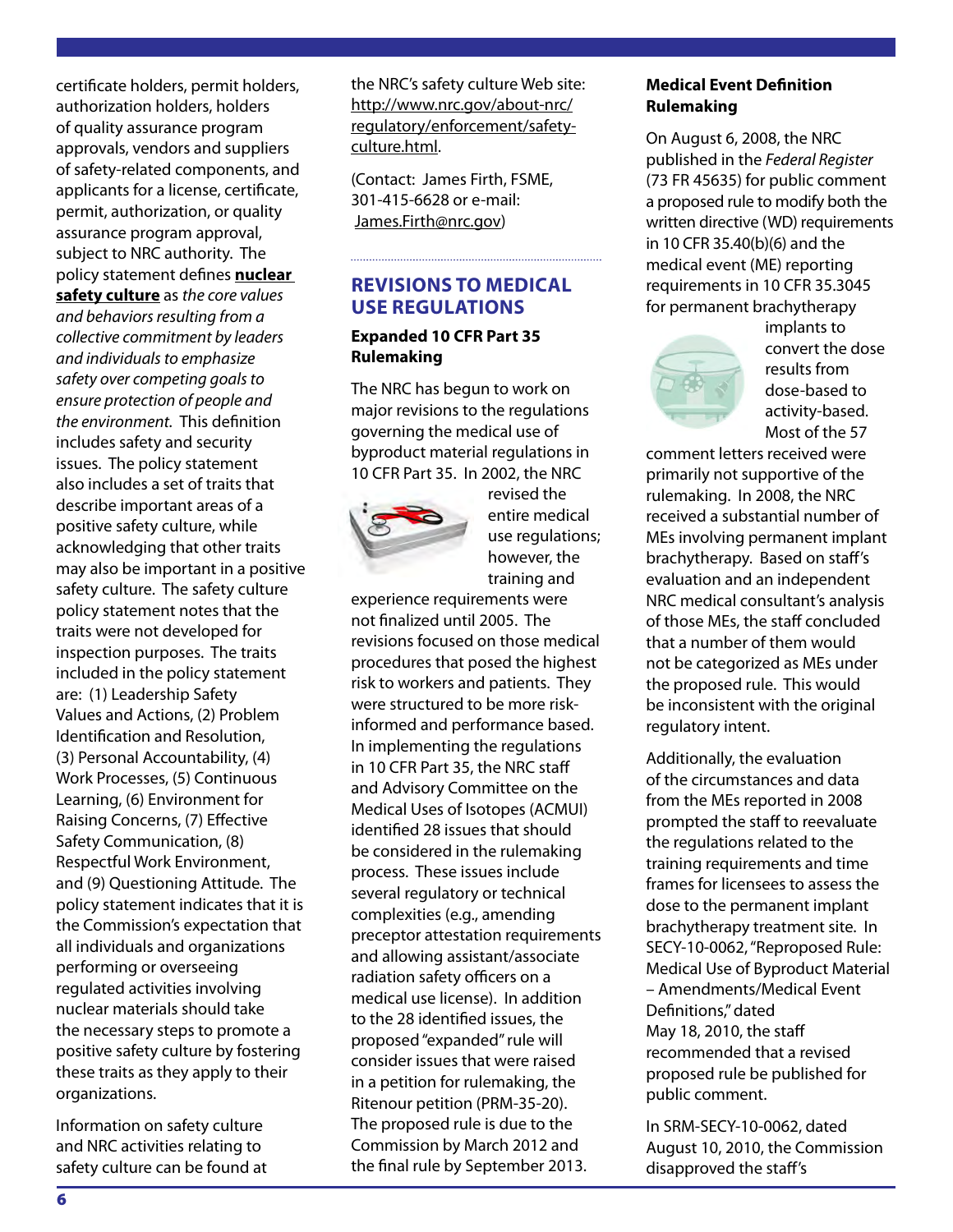recommendation to publish the reproposed rule. The Commission directed the staff to work closely with the Advisory Committee on the Medical Uses of Isotopes (ACMUI) and the broader medical and stakeholder communities to develop an event definition that will protect the interests of patients and allow physicians the flexibility to take actions that they deem medically necessary, while continuing to enable the agency to detect failures in process, procedure, and training, as well as any misapplication of byproduct materials by authorized users. Additionally, the staff was directed to hold a series of stakeholder workshops to discuss issues associated with the ME definition.

Please see the information on the planned workshops in the article below.

(Contact: Neelam Bhalla, FSME, 301-415-6843 or e-mail: Neelam.Bhalla@nrc.gov, for rulemaking, and Michael Fuller, FSME, 301-415-0620 or e-mail: Michael.Fuller@nrc.gov, for the workshops)

## **PUBLIC WORKSHOPS ON MEDICAL EVENT DEFINITION AND OTHER RULEMAKING ISSUES**

The NRC will hold a series of public workshops to solicit stakeholder input on topics associated with the medical event (ME) definition, including sections involving



reporting and notifications of MEs for permanent implant

brachytherapy and other medical issues that are currently being considered for rulemaking.

The facilitated workshops will specifically cover the following issues:

• definition of medical event associated with permanent implant brachytherapy,

• relaxation of preceptor attestation requirements and extension of grandfathering to certain certified individuals,

• inclusion of the associate/ assistant radiation safety officers (RSOs) on NRC medical licenses,

• addition of molybdenum breakthrough testing and reporting requirements,

• consideration of other items under rulemaking as identified in the *Federal Register* Notice (FRN).

The first 2-day workshop will be held on June 20, 2011, in New York, NY. The NRC also plans to hold a second 2-day workshop in August 2011 in Houston, TX. The specific dates and location will be posted at http://www.blsmeetings.net/ NRCMedicalRulemakingWorkshop/ when the information becomes available. Each of the meetings will include a panel of participants, who will be selected in a convening process to represent the diversity of stakeholders. In addition to the panel, the NRC is encouraging attendance and participation by all interested individuals. The meeting agenda will specifically include opportunities for viewpoints to be expressed from individuals in attendance who are not members of the panel. The NRC plans to transcribe the meetings.

The meeting notice was published in the Federal Register (76 FR 29171) and provided background information, issues that have been identified, and questions that have

been posed by the NRC staff for consideration.

Information about the specific meeting venues, hotel accommodations, and access to public transportation is available on the Location/Lodging page, http://www.blsmeetings.net/ NRCMedicalRulemakingWorkshop/ location.cfm. We encourage you to keep checking the workshop's Web site, http://www.blsmeetings.net/ NRCMedicalRulemakingWorkshop/, for the most current agenda and links to subsequent documents as they become available. Documents relevant to the workshop will also be continually posted on this site.

(Contact: Varughese Kurian, FSME, 301-415-7426 or e-mail: Varughese.Kurian@nrc.gov)

## **EQUIPMENT FAILURE CAUSES PUBLIC RADIATION EXPOSURE**

On March 4, 2011, the NRC provided an inspection report to



a licensee regarding an inspection that was conducted

in response to an event that involved a malfunctioning fixed nuclear gauge. On December 17, 2009, the licensee reported the event to the NRC indicating that high radiation levels were found in the vicinity of a fixed gauge, Berthold Technologies model LB-7440-D, which contained a cesium-137 source with an activity of 150 mCi. The high radiation levels were discovered when a radiation worker approached the gauge location to prepare for its relocation. The worker used a radiation survey instrument to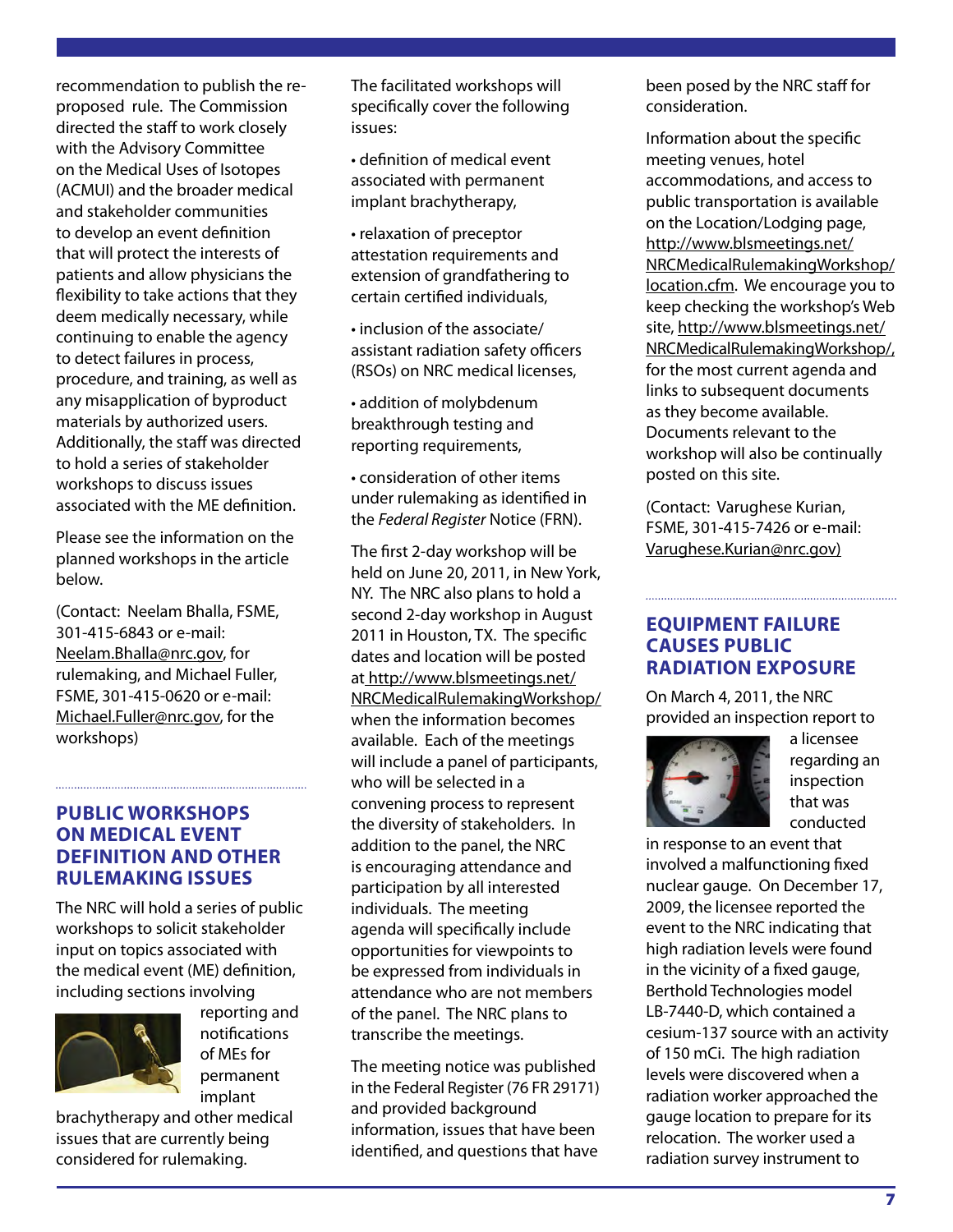measure the exposure in the area and found a reading exceeding 200 mrem/hr. Normally, these gauges only emit radiation levels less than 1 mrem/hr. Two other survey instruments were used to verify that the radiation readings were correct. The radiation worker moved the shutter actuator of the gauge to the closed position, but the radiation field did not change. Therefore, the radiation worker left the area and contacted an authorized gauge service provider, Berthold Technologies, who dispatched a service engineer to perform repairs. The service engineer removed the source head of the gauge and discovered that the source capsule had become unscrewed from the source holder and had fallen into the tapered cylindrical hole intended to provide a pathway for the radiation beam. It was determined that the source holder became detached due to the absence of the lock washer, which the Sealed Source and Device Registry (SSDR) required to be placed between the sealed source and the source holder.

The licensee had the source heads inspected on the other 43 fixed gauges of the same model that they possessed and found that 35 of the gauges were missing the required lock washer. However, none of the sealed sources in the 35 gauges were detached. In 1991, the gauges were purchased from and the sources were installed by Berthold Systems Incorporated (BSI), which is no longer in business. The sealed source and interior of the failed gauge had apparently not been inspected or serviced since the original purchase and installation that occurred in 1991. Therefore, the absence of the lock-washers

was not known to the licensee until after the investigation into the event that occurred on December 17, 2009. It should be noted that the licensee also hired a consultant to perform a dose assessment of the workers in the area and determined that six individuals, who were not radiation workers, received estimated doses in excess of the 100 mrem per year regulatory limit for members of the public. The six individuals' doses ranged from 109 to 146 mrem. No immediate health effects were believed to result from their exposure.

Due to this event, the NRC searched its event database for any similar events with the Berthold Technologies model LB-7440-D fixed gauge. The NRC has not determined that there is a generic issue or defect with this fixed gauge, but has determined that users of this gauge should be aware of this incident and the potential issues. More detailed information is discussed in NRC Inspection Report 03006794/2010- 001 dated March 4, 2011, (ML11066A002).

(Contact: Duane White, FSME, 301-415-6272 or e-mail: Duane.White@nrc.gov)

## **SIGNIFICANT ENFORCEMENT ACTIONS**



The NRC issued significant enforcement actions for failure to comply

with regulations.

**Carro & Carro Enterprises, Inc.** (EA-10-272)

On February 11, 2011, the NRC issued a Notice of Violation to

Carro & Carro Enterprises, Inc. (CCE) for a Severity Level III violation involving CCE's failure to obtain a specific NRC license to own and possess a portable moisture density gauge, which contained byproduct material. Specifically, from November 30, 2008, through June 28, 2009, CCE owned and/ or possessed byproduct material, a discrete radium-226 source contained in a portable moisture density gauge, without a specific license issued in accordance with NRC regulations.

#### **Superior Well Services, Ltd.**  (EA-10-077)



On February 8, 2011, the NRC issued an Immediately

Effective Confirmatory Order to Superior Well Services, Ltd. (SWS) to confirm commitments made as a result of an Alternate Dispute Resolution (ADR) mediation session held on January 4, 2011. After receiving the NRC's Notice of Violation and proposed civil penalty of \$34,000 dated October 21, 2010, SWS requested an ADR to discuss the five violations that were categorized into two Severity Level (SL) III violations. The first SL III violation involved three violations related to the temporary loss of two radioactive well logging sources. The second SL III violation involved two violations related to the deliberate failure to conduct radiological surveys and the creation of inaccurate survey records. Prior to the ADR mediation session, SWS took a number of actions on their own to address the violations. These actions were intended to ensure that the corrective actions were effective and the lessons learned from these events were extended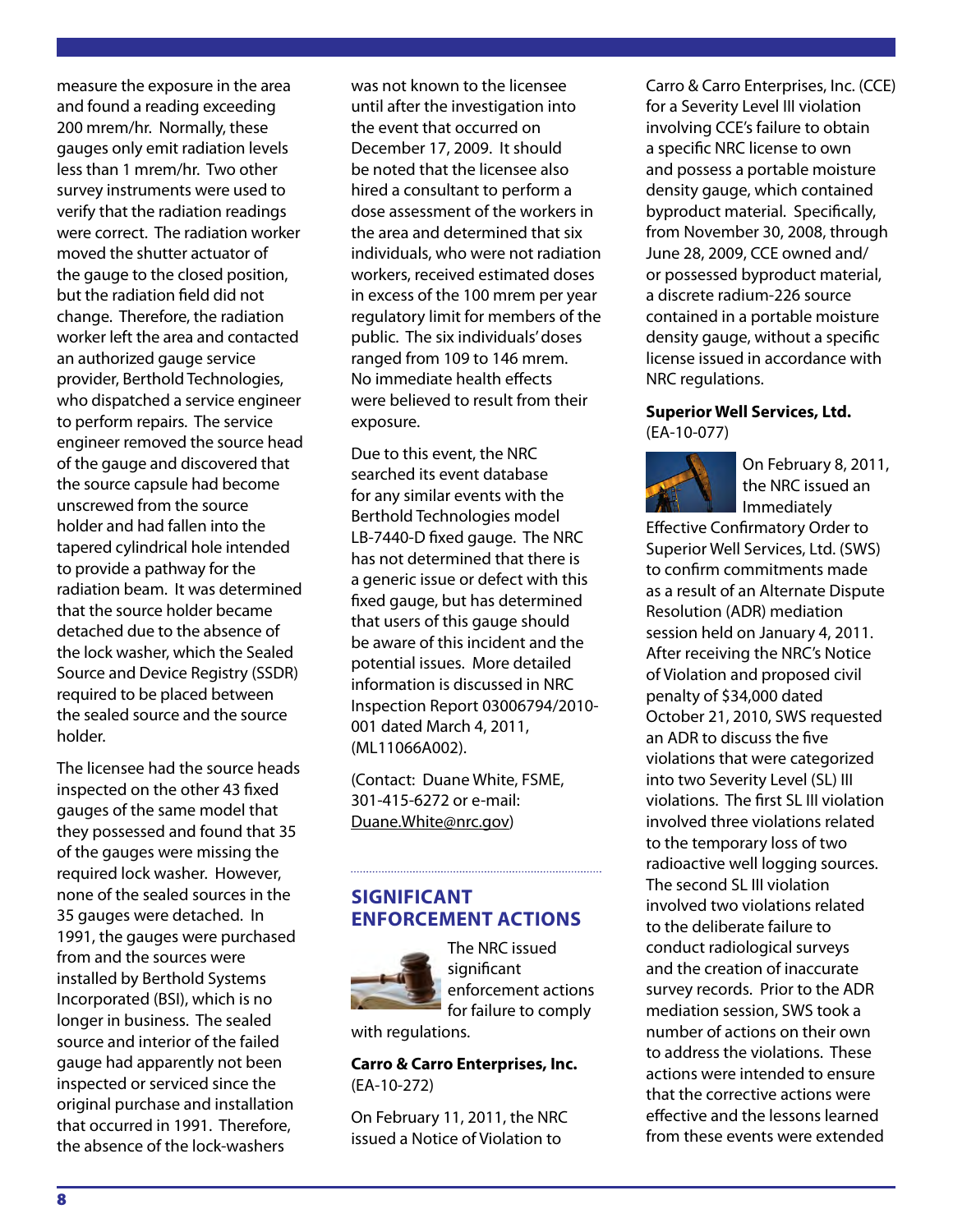to the well logging industry. In recognition of these actions taken by SWS, as well as the corrective actions already taken, the NRC agreed to reduce the civil penalty originally proposed to \$17,000.

## **McConnell Dowell (American Samoa), Ltd**. (EA-10-174)

On October 6, 2010, the NRC issued a Notice of Violation to McConnell Dowell (American Samoa), Ltd., for a Severity Level III violation involving the receipt, possession, and use of byproduct material without a specific or general license as required by 10 CFR 30.3(a). Specifically, from 2008 to July 25, 2010, the licensee received, possessed and used two portable nuclear gauges in American Samoa, an area of exclusive Federal jurisdiction, without a specific license issued by the NRC.

### **Chicago Testing Laboratory, Inc.**  (EA-10-113)

On August 24, 2010, the NRC issued a Notice of Violation to Chicago Testing Laboratory (CTL), Inc., for a Severity Level III violation involving the possession and use of byproduct material without a



specific or general NRC license prior to conducting licensed activities in a non-Agreement State where the NRC

maintains jurisdiction. Specifically, on multiple occasions between July 6, 2006, and August 30, 2009, CTL, an Agreement State licensee, possessed and used devices containing sealed sources in a non-Agreement State without a specific license.



## **Medical Sanford Medical Center** (EA-10-182)

On December 10, 2010, the NRC issued a Notice of Violation to Sanford Medical Center for a Severity Level III violation involving the failure to secure the high doserate remote (HDR) afterloader brachytherapy unit in accordance with License Condition 19.A and Section 3.3.1.1 of Standard Operating Procedure, NM-X2, "Radiation Safety Procedures for the Nucletron Microselectron HDR, Version 2." Specifically, on June 15 through July 29, 2010, the licensee failed to secure the HDR afterloader unit from unauthorized use, removal or access from its storage area when the unit was not in use because a mechanical locking mechanism failed to function as designed, leaving the unit unsecured.

## **Bristol Hospital, Inc.** (EA-11-008)



On February 17, 2011, the NRC issued a Notice of Violation to Bristol

Hospital, Inc. for a Severity Level III violation involving the failure to notify the NRC Operations Center of two medical events, in accordance with 10 CFR 35.3045(c), which requires a report within the next calendar day of discovery. Specifically, on January 12, 2010, Bristol Hospital experienced two medical events involving patients receiving less than the intended prescribed dose during two different permanent prostrate brachytherapy seed implants. The administered doses differed from the prescribed doses by 50 rem to an organ or tissue and the total doses differed by greater than 20% from the prescribed doses. As of March 1, 2010, Bristol Hospital personnel had information available to determine that those medical events had occurred on January 12, 2010, and should have therefore reported the events by March 2, 2010. However, the licensee did not verbally report the medical events to the NRC until June 2, 2010, when the NRC asked questions concerning the circumstances during an inspection.

## **Earth Engineers, Inc.** (EA-10-062)

On June 28, 2010, the NRC issued a Notice of Violation to Earth Engineers, Inc., d.b.a. Heynen Engineers (EEI) for two Severity Level III violations. The first violation involved a failure to comply with the conditions of the NRC Order Revoking License, which was issued on June 4, 2009. Specifically, the licensee did not pay fees within 30 days or transfer the licensed material to an authorized recipient within 60 days from the date of the Order. The second violation involved a failure to afford the NRC an opportunity to inspect the EEI facility, as required by 10 CFR 19.14(a). Specifically, on October 7, 2009, the licensee did not provide the NRC access to the nuclear portable gauge to inspect the condition of the gauge. Between November 2, 2009, and January 27, 2010, the NRC made several attempts to contact the licensee, but the licensee did not provide access to the EEI facility.

## *Correction*

*In the 2010 winter edition of the FSME Licensee Newsletter, the company name of the significant enforcement action (EA-10-062) was erroneous stated. Earth Engineering, Inc. (EA-10-062) is retracted due to misprint of the licensee name.*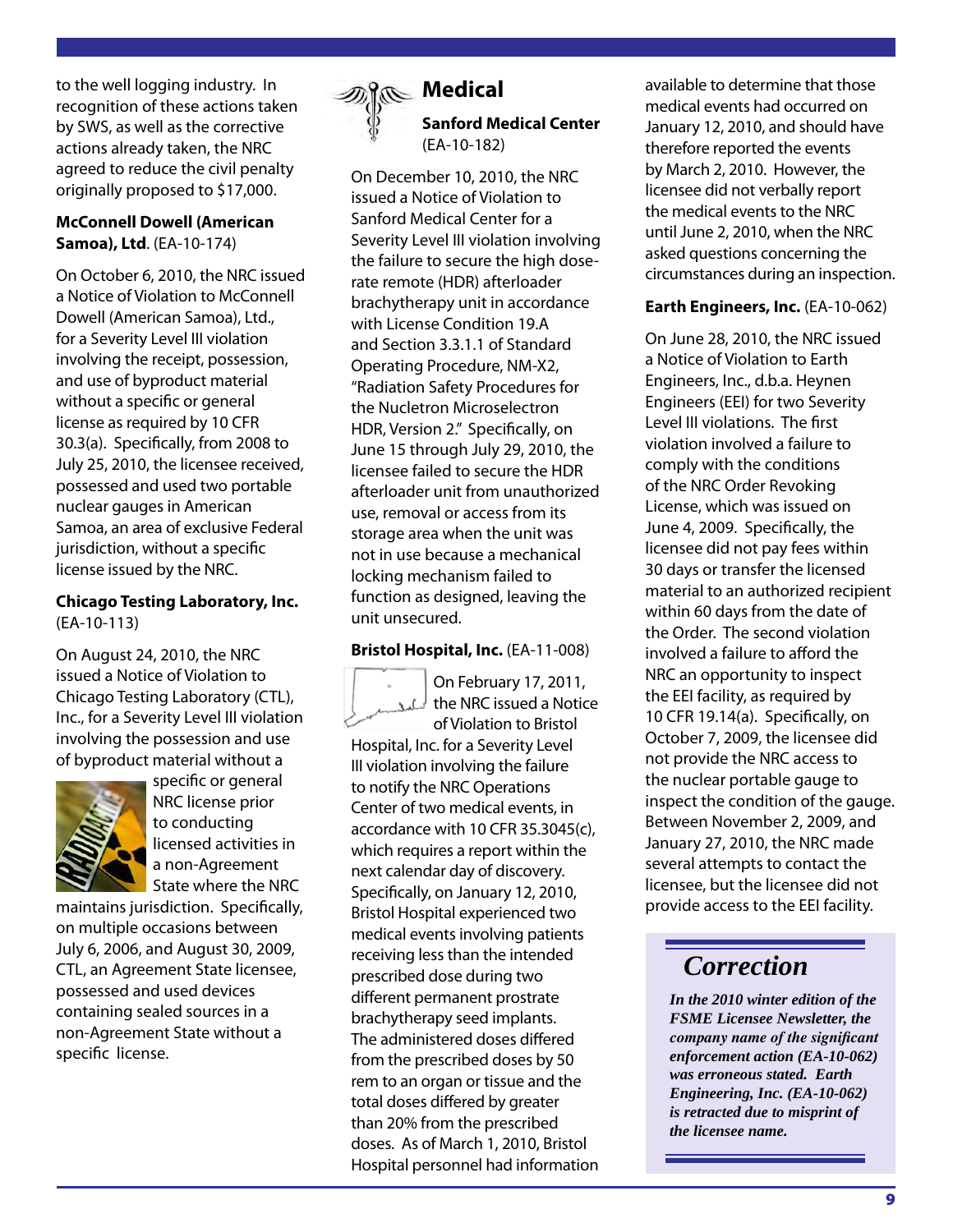## **Individual Actions**

## **Mark M. Ficek** (IA-10-028)

On September 2, 2010, the NRC issued an Order Prohibiting Involvement in NRC Activities (Effective Immediately) to Mr. Mark M. Ficek, president of Mattingly



Testing Services, Inc., for multiple deliberate violations of NRC requirements and

orders. The Order (IA-10-028) specified that Mr. Ficek was prohibited from engaging in all NRC-licensed activities for a period of 7 years, and that Mr. Ficek was required to notify the NRC upon initial involvement in NRC-licensed activities for an additional 3 years after the 7 year prohibition period expired.

Specifically, the NRC found that Mr. Ficek, (1) failed to implement the requirements of Confirmatory Order (EA-08-271), which dispositioned a number of willful violations through alternative dispute resolution in 2009, including conducting an assessment of the licensee's safety programs and providing safety training to the licensee's staff; (2) failed to establish and maintain a prearranged response plan with the local law enforcement agency (LLEA), as required by Increased Controls Order (EA-05- 090), Appendix B, Section IC-2(b); (3) provided false information material to an NRC inspector during a site visit on March 6, 2007, in violation of 10 CFR 30.10(a)(2), regarding the licensee's effort to establish a prearranged response plan with the LLEA; (4) provided false information material to an NRC investigator while under oath on October 22, 2009, in violation of 10 CFR 30.10(a)(2), regarding the licensee's effort to establish

a prearranged response plan with the LLEA; and (5) violated the provisions of Confirmatory Order (IA-08-055) Section V.1 which specified that Mr. Ficek was prohibited for 2 years from the date of the Order (March 6, 2009) from engaging in NRC-licensed activities. Although suspended from engaging in NRC-licensed activities for 2 years, Mr. Ficek (i) directed the activities of an NRC-required independent consultant; (ii) assumed the duties of the Radiation Safety Officer to determine the reporting requirements of an event involving a lost radiographic exposure device; (iii) applied, on behalf of the licensee, for reciprocity to use radioactive materials in an Agreement State pursuant to Mattingly's NRC license; and (iv) continued to answer employees' questions about radiation safety issues and purchased radiographic exposure devices.

The NRC's enforcement program can be accessed at: http://www. nrc.gov/about-nrc/regulatory/ enforcement/current.html under Recently Issued Significant Enforcement Actions. Documents related to cases can be accessed through the NRC's Agencywide Document Access and Management System (ADAMS) at: http://www.nrc.gov/reading-rm/ adams.html. Help in using ADAMS is available by contacting the NRC Public Document Room staff at 301-415-4737 or 1-800-397-4209 or by sending an e-mail to PDR.Resource@nrc.gov.

(Contact: Michele Burgess, FSME, 301-415-5868 or e-mail: Michele.Burgess@nrc.gov)

## **GENERIC COMMUNICATIONS ISSUED**



 The following are summaries of NRC generic communications If any of these

documents appears relevant to your needs and you have not received it, please call one of the technical contacts listed below. The Internet address for the NRC library of generic communications is http://www.nrc.gov/reading-rm/ doc-collections/gen-comm.

#### **Regulatory Issue Summary**



The NRC provides a regulatory issue summary (RIS)

as an informational document used to communicate with the nuclear industry on a broad spectrum of matters.

On January 25, 2011, the NRC issued RIS 2011-01, "NRC Policy on Release of Iodine-131 Therapy Patients Under 10 CFR 35.75 to Locations other than Private Residences," to all NRC medicaluse licensees, NRC master material licensees, Agreement State Radiation Control Program Directors, and State Liaison Officers.

(Technical Contact: Said Daibes, FSME, 301-415-6863 or e-mail: Said.Daibes@nrc.gov)

(General Contact: Angela McIntosh, FSME, 301-415-5030 or e-mail: Angela.McIntosh@nrc.gov)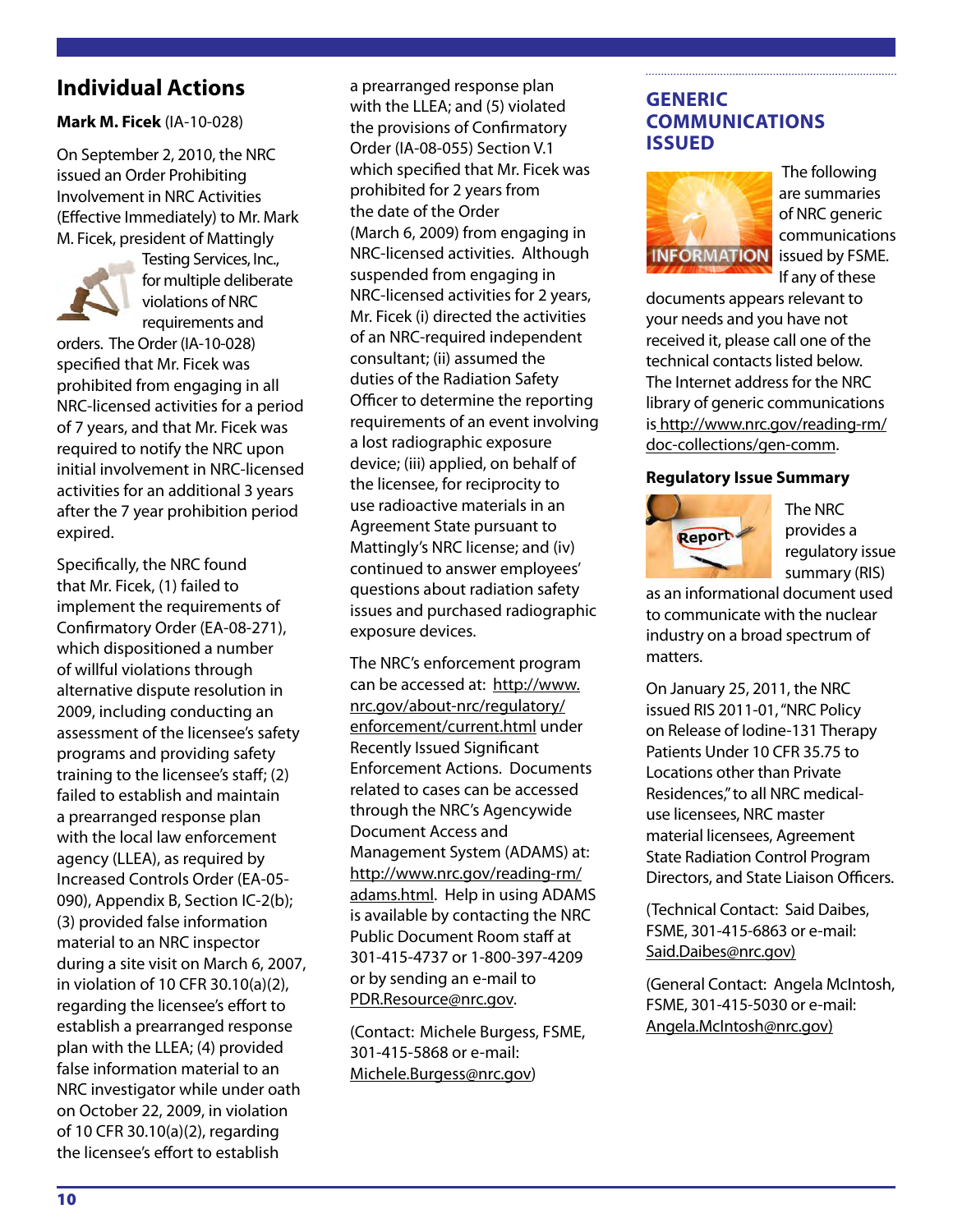## **SIGNIFICANT EVENTS**

## **Administration of Iodine-131 to Embryo/Fetus**



Date and Place: January 12, 2011, Portsmouth, Virginia

Event Details: The licensee reported that a pregnant patient received 3.7 GBq (100 mCi) of I-131 on January 12, 2011, from a thyroid ablation. She was given a pregnancy test just before the dose was administered and the result was negative. On January 27, 2011, it was determined that the patient became pregnant near the time of therapy. A dose calculation estimated that the dose to the embryo/ fetus was 21.3 cGy (rad).

#### **Overdose of Y-90 Microspheres to Left Lobe of Liver**



Date and Place: January 19, 2011, Philadelphia, Pennsylvania

Event Details: The licensee reported that a patient received 4.73 GBq (127.8 mCi) of Y-90

microspheres (MDS Nordion Model TheraSpheres) to the left lobe of the liver, instead of the prescribed of 1.42 GBq (38.4 mCi). As a result, the left lobe of the liver received 25,700 cGy (rad) instead of the intended 11,900 cGy (rad). The cause of the event was determined to be human error. There was a transcription error when the order form was prepared. The error was not recognized upon receipt of the Y-90, because the activity, as measured in a dose calibrator, was compared to the activity

indicated on the order form rather than the activity on the written directive. The event may result in an increased risk of atrophy to the left liver lobe. Corrective actions included generating a computer spreadsheet that populates fields based on initial calculations, written directives, and order forms. In addition, several procedure modifications were implemented to ensure that the correct dosage is ordered and received.

#### **Overdose of Y-90 Microspheres to Left Lobe of Liver**

Date and Place: March 9, 2011, Ann Arbor, Michigan

Event Details: The licensee reported that a patient received a calculated dose of 15,940 cGy (rad) to the left lobe of the liver, instead of the prescribed dose of 7,440 cGy (rad). An authorized user (AU) planned two liver infusion treatments, using Y-90 microspheres (MDS Nordion Model Theraspheres), for a patient with unresectable hepatocellular carcinoma. The first treatment to the right lobe of the patient's liver was successfully performed on December 15, 2010. The AU then ordered a 7,440 cGy (rad) dose for the left lobe of the patient's liver. The medical physicist calculated a corresponding activity of 2.24 GBq (60.5 mCi) of Y-90 to be infused into the patient's left liver lobe. However, in determining the Y-90 activity needed, the physicist used the liver segment volumes for the right lobe and medial segment combined, instead of that for the left lobe. That error resulted in an over dose of approximately 114.25% more than prescribed.

#### **Overdose of P-32 to Two Pediatric Patients**

Date and Place: February 15, 2011, Dallas, Texas

Event Details: The licensee reported two medical events discovered as the result of a general chart review. The first event occurred approximately 4 months prior to the licensee's report and the second event occurred approximately 2 months prior to the licensee's report. In the first event, the patient was administered a dose of 56,500



cGy (rad) of P-32 albumin, instead of the prescribed dose of 30,000 cGy (rad). In the second event, the

patient was administered a dose of 50,700 cGy (rad), instead of the prescribed dose of 20,000 cGy (rad). The doses were administered to tissue surrounding the extremity joints of the two patients. The licensee suspects that the radiopharmacy supplied incorrect concentrations of P-32.

(Contact: Angela R. McIntosh, FSME, 301-415-5030 or e-mail: Angela.McIntosh@nrc.gov)

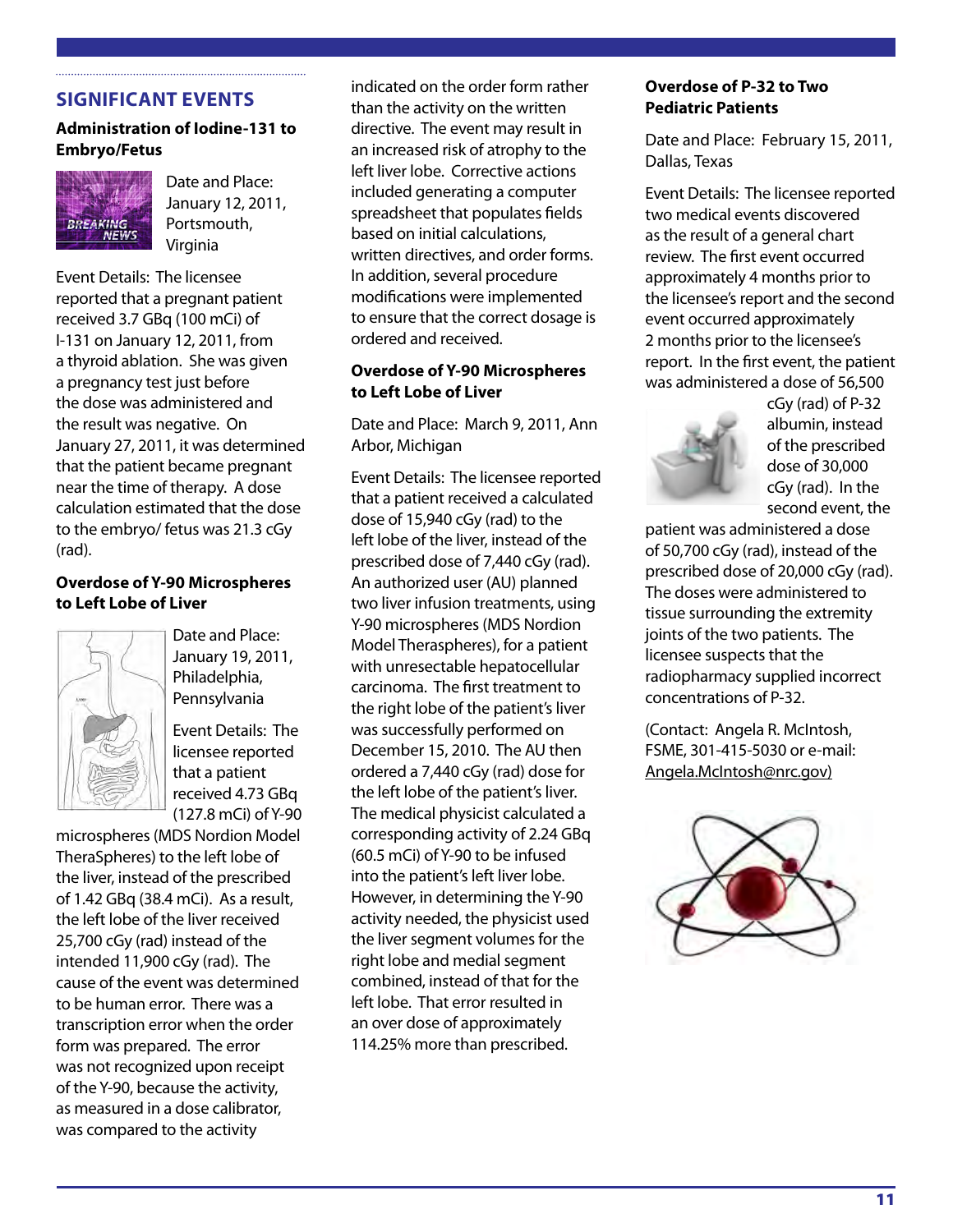

## **SUGGESTED FEDERAL REGISTER NOTICES**

| <b>CITATION</b> | <b>SUBJECT</b>                                                                                                                                                                                                                                      | <b>CONTACT</b>                                                                   | <b>PUBLISHED</b> |
|-----------------|-----------------------------------------------------------------------------------------------------------------------------------------------------------------------------------------------------------------------------------------------------|----------------------------------------------------------------------------------|------------------|
| 76 FR 1100      | Implementation Guidance for Distribution<br>of Source Material to Exempt Persons and to<br><b>General Licensees and Revision of General</b><br>License and Exemptions; Draft Guidance<br><b>Document for Comment</b>                                | Gary Comfort, FSME,<br>301-415-8106 or e-mail:<br>Gary.Comfort@nrc.gov           | January 3, 2011  |
| 76 FR 6085      | Draft Regulatory Guide, "Reporting and<br>Recording Safeguards Events" (Notice of<br>availability of draft guidance for public<br>comment)                                                                                                          | Phil Brochman, NSIR,<br>301-415-6557 or e-mail:<br>Phil.Brochman@nrc.gov         | February 3, 2011 |
| 76 FR 6086      | Draft Regulatory Guide "Applying for<br>Enhanced Weapons Authority, Applying for<br>Preemption Authority, and Accomplishing<br>Firearms Background Checks under 10<br>CFR Part 73" (Notice of availability of draft<br>guidance for public comment) | Phil Brochman, NSIR,<br>301-415-6557 or e-mail:<br>Phil.Brochman@nrc.gov         | February 3, 2011 |
| 76 FR 6087      | Draft Weapons Safety Assessment on the Use<br>of Enhanced Weapons; Notice of Availability<br>and Request for Comment                                                                                                                                | Phil Brochman, NSIR,<br>301-415-6557 or e-mail:<br>Phil.Brochman@nrc.gov         | February 3, 2011 |
| 76 FR 24831     | Site-Specific Analyses for Demonstrating<br>Compliance with Subpart C Performance<br>Objectives (Notice of availability of<br>preliminary proposed rule language and<br>public meeting)                                                             | <b>Andrew Carrera, FSME</b><br>301-415-1078 or e-mail:<br>Andrew.Carrera@nrc.gov | May 3, 2011      |